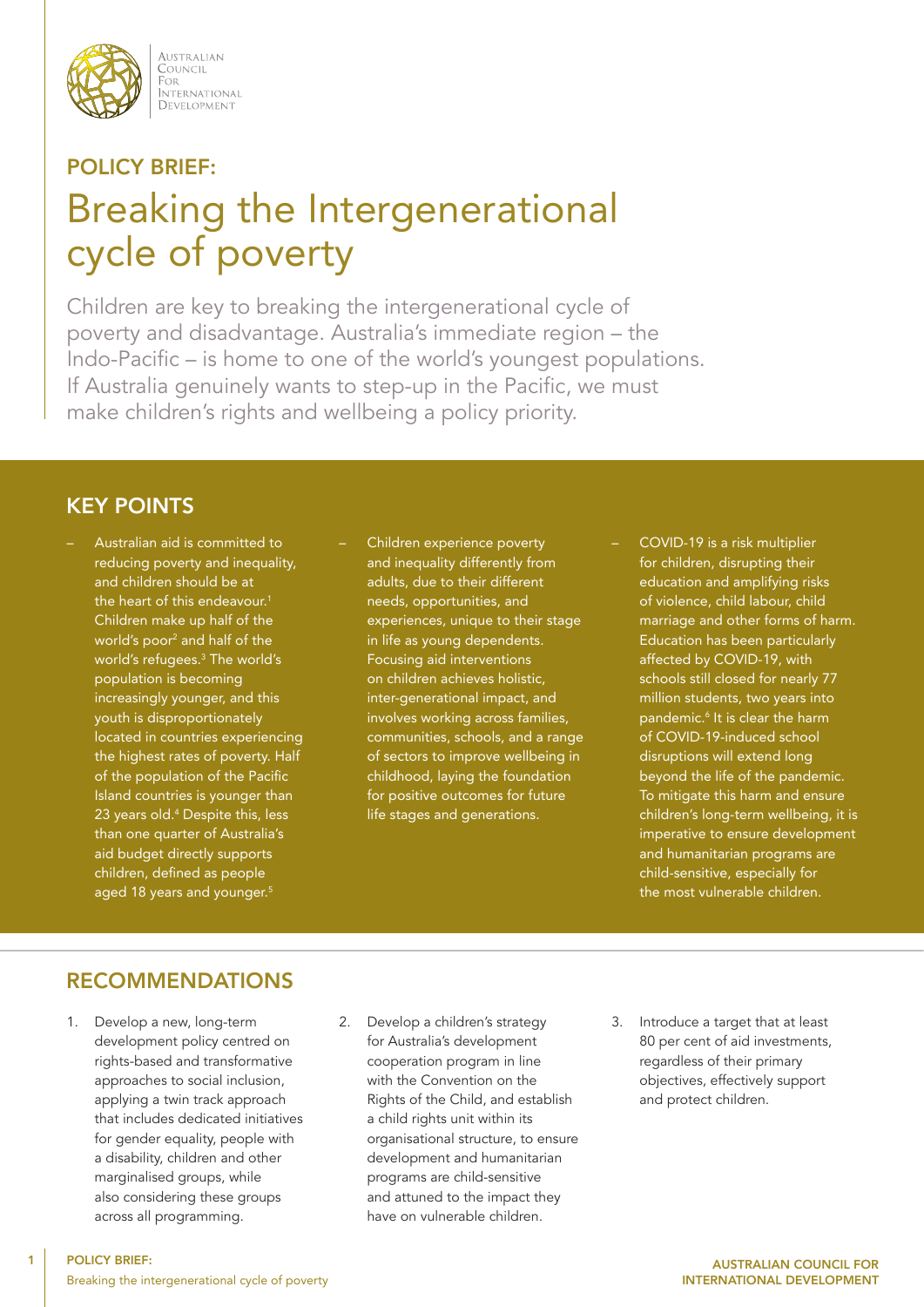## RECOMMENDATIONS

- 4. Ensure at least 50 per cent of aid investments in education are targeted at children to address the significant disruptive impact of COVID-19 on access to foundational education.
- 5. Invest an additional \$58.09 million over three years to end violence against children in the Indo-Pacific region and commit to empowering children and young people to safely participate in decision-making at all levels.
- 6. Support measures aimed at achieving Universal Child Benefits in the Indo-Pacific, including by improving coverage of social protection systems for children, and providing funding for child benefit payments and child disability payments.

# **CONTEXT**

This brief defines children as people aged 18 years and under, in accordance with the Convention on the Rights of the Child. This definition of the child spans infancy and toddlerhood, early and middle childhood, and adolescence. Each of these life stages requires different types of support – yet each stage plays a role in establishing a child's future health, growth and neurodevelopment. This long-term impact makes explicitly considering the needs of children when designing aid programs so important.

#### CHILDREN AND AUSTRALIA'S DEVELOPMENT COOPERATION PROGRAM

Less than one quarter of Australia's development assistance is focused on children, even though children account for 50 per cent of those living in poverty. The region at the centre of Australia's aid program – the Indo-Pacific – has one of the youngest populations in the world, yet Australia does not have a strategy for protecting and empowering children through our development cooperation program. The Australian aid policy refers to protecting vulnerable groups, such as women and girls, but does not recognise children as a distinct vulnerable group in their own right.

Life-course health sciences show that early life experiences have significant impacts on lifelong health, underscoring the importance of investing in children and adolescents.<sup>7</sup> Australia's aid program would benefit from intentionally considering children in the design and delivery of development and humanitarian projects, including education system strengthening, health interventions, protection programs, and community-based social protection.

Investing in children early on is a smart investment for Australia's aid budget – it costs less in the long term and helps to set up children for success well into adulthood.

Australia can follow the lead from Aotearoa New Zealand's Ministry of Foreign Affairs and Trade's child and youth wellbeing strategy, which has been successfully used across the Pacific.<sup>8</sup>

This brief builds on the Resolution on Children and Australian Aid, which was endorsed by Australian NGOs at the 2020 ACFID Annual General Meeting.<sup>9</sup> Through the Resolution, ACFID members affirmed that

"children must be intentionally considered in the design, implementation and review of international development and humanitarian programs in order to serve the best interests of children, do no harm, maximise their impact and, ultimately, to eliminate intergenerational poverty."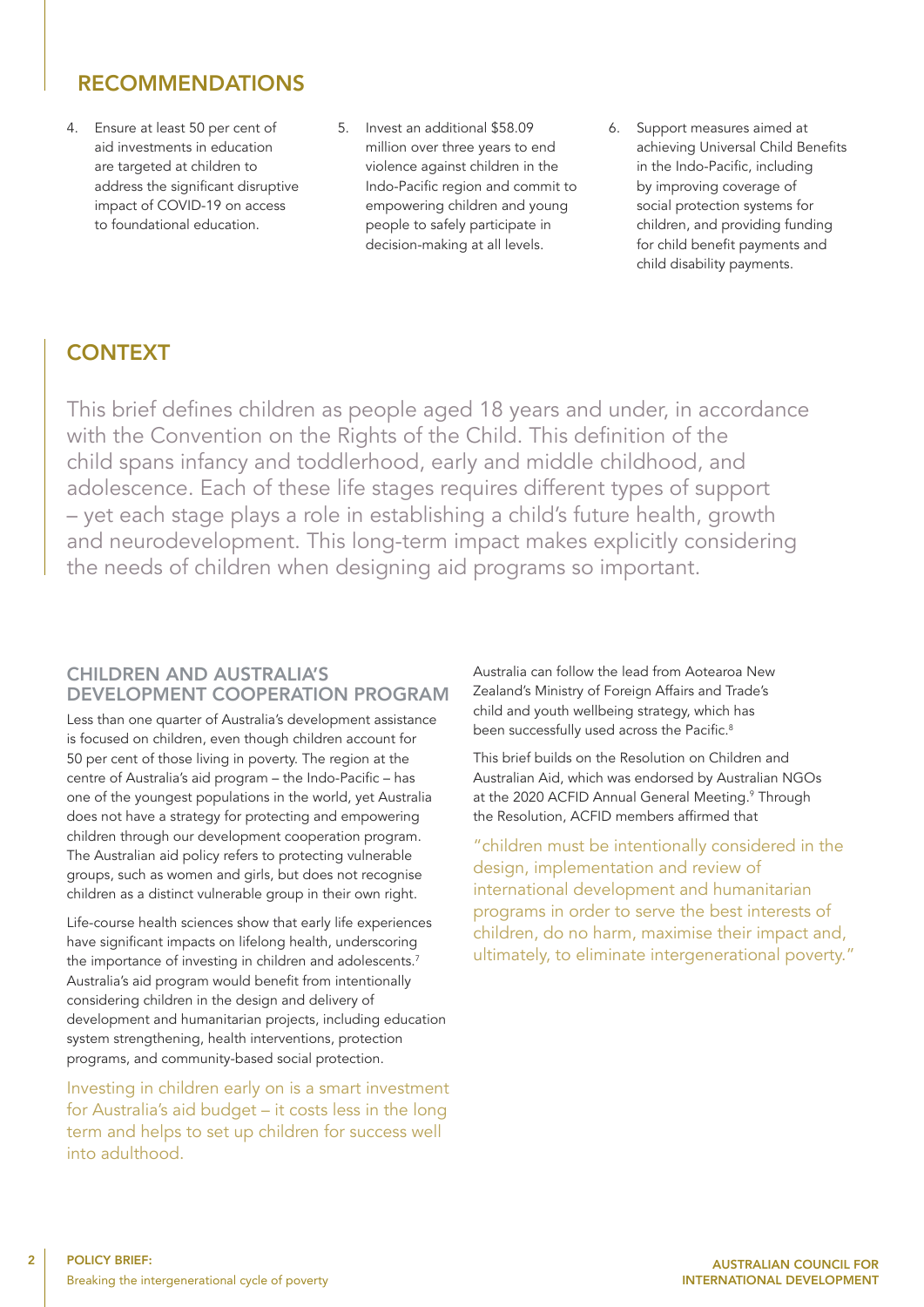## **SITUATION**

#### CHILDREN AND GLOBAL POVERTY: A SMART INVESTMENT

Children are disproportionately affected by poverty. Despite making up one-third of the world's population, they represent half of the world's 1.3 billion people living in poverty. This gap widens with the most extreme disadvantage: nearly one in five children live in extreme poverty, compared to just under one in 10 adults.<sup>10</sup> Approximately 387 million or 19.5 per cent of the world's children live in extreme poverty, compared to 9.2 per cent of adults.<sup>11</sup> More than half of the world's refugees are children.<sup>12</sup> In 2020, 59 million children required humanitarian assistance—the largest number of children in need since record-keeping began.<sup>13</sup>

Children experience poverty differently from adults, because of their different needs, driven by their unique growth phases and life stages. The patterns of growth, development, and behaviour that impact on health and productivity in later life are seeded in childhood.<sup>14</sup> Children experiencing marginalisation – including children with disabilities and girls – are particularly vulnerable to poor outcomes in childhood. This early disadvantage compounds existing marginalisation and widens the inequity experienced by marginalised groups into adulthood

Children are particularly vulnerable to the worsening impacts of climate change, and will bear the brunt of the climate crisis. The greatest killers of children malnutrition, diarrheal disease, and malaria — are being exacerbated by the changing climate and undoing the development gains that have been made. The consequences of climate change threaten children's rights to health, life, food, water and sanitation, education, housing, culture, and development, among others.

Adolescents have unique and additional health needs to other children. These needs include mental health support, and support for sexual and reproductive health, including menstrual health. Complications during pregnancy and childbirth are the leading cause of death for girls aged between 15 and 19 years globally, and babies of adolescent mothers face higher risks of low birth weight, preterm delivery, and severe neonatal conditions.15 Adolescent pregnancy and childbearing often leads girls to drop out of school, impacting their own future education and employment opportunities.

The World Bank cites early investments in children as one of the smartest investments a country can make to minimise intergenerational poverty. For example, every USD 1 invested in reproductive, maternal, newborn and child health generates USD 20 in benefits.<sup>16</sup> Simply increasing preschool enrolment to 50 per cent for children in low- and middle-income countries could result in gains of USD 15 to USD 34 billion in lifetime earnings.<sup>17</sup>

#### CHILDREN IN THE INDO-PACIFIC REGION

The Indo-Pacific region has one of the youngest populations in the world, with half of the population aged under 23 years. Indicators of child wellbeing in the Pacific and Timor-Leste are close to the lowest in the world. The highest rates of child stunting outside sub-Saharan Africa are found in Timor-Leste (50.2 per cent) and Papua New Guinea (49.5 per cent). The region also has alarming rates of violations of children's rights, particularly violence against children.

Before COVID-19, seven in 10 children in the Pacific experienced violent discipline at home, and one in 10 adolescent girls in the region experienced sexual violence.<sup>18</sup> Pre-pandemic, UNICEF estimated violence against children cost the region around USD 160 billion per year, or two per cent of the region's entire GDP.<sup>19</sup> COVID-19 has exacerbated this situation limiting access to support services at a time when the rates of violence and abuse were increasing.<sup>20</sup> Healthy, and happy children are more likely to become educated, healthy, and happy adults ready to participate actively in their communities. Upholding children's right to live free from violence, will not only protect children now, but set them up for fulfilling lives in adulthood.

#### CHILDREN WITH DISABILITIES

Children and adolescents with disabilities are often more marginalised. The Lancet medical journal reports that 290 million children and adolescents worldwide have epilepsy, intellectual disability, vision impairment, or hearing loss. Many more children have other physical and mental disabilities. Compared with children without disabilities, children with disabilities are:

- 34 per cent more likely to be stunted
- 25 per cent more likely to experience wasting
- 25 per cent less likely to receive early childhood education
- 42 per cent less likely to have foundational reading and numeracy skills
- 49 per cent more likely to have never attended school

"All children have a right to be protected from violence which has long-lasting social, health and economic consequences, including higher school drop-out rates, worse job prospects, and a higher risk of mental illness and chronic diseases in later life. We must urgently invest in services and support that address the factors that place children with disabilities at heightened risk of violence and abuse, including caregiver stress, social isolation and poverty."<sup>21</sup>

Professor Jane Barlow, University of Oxford, UK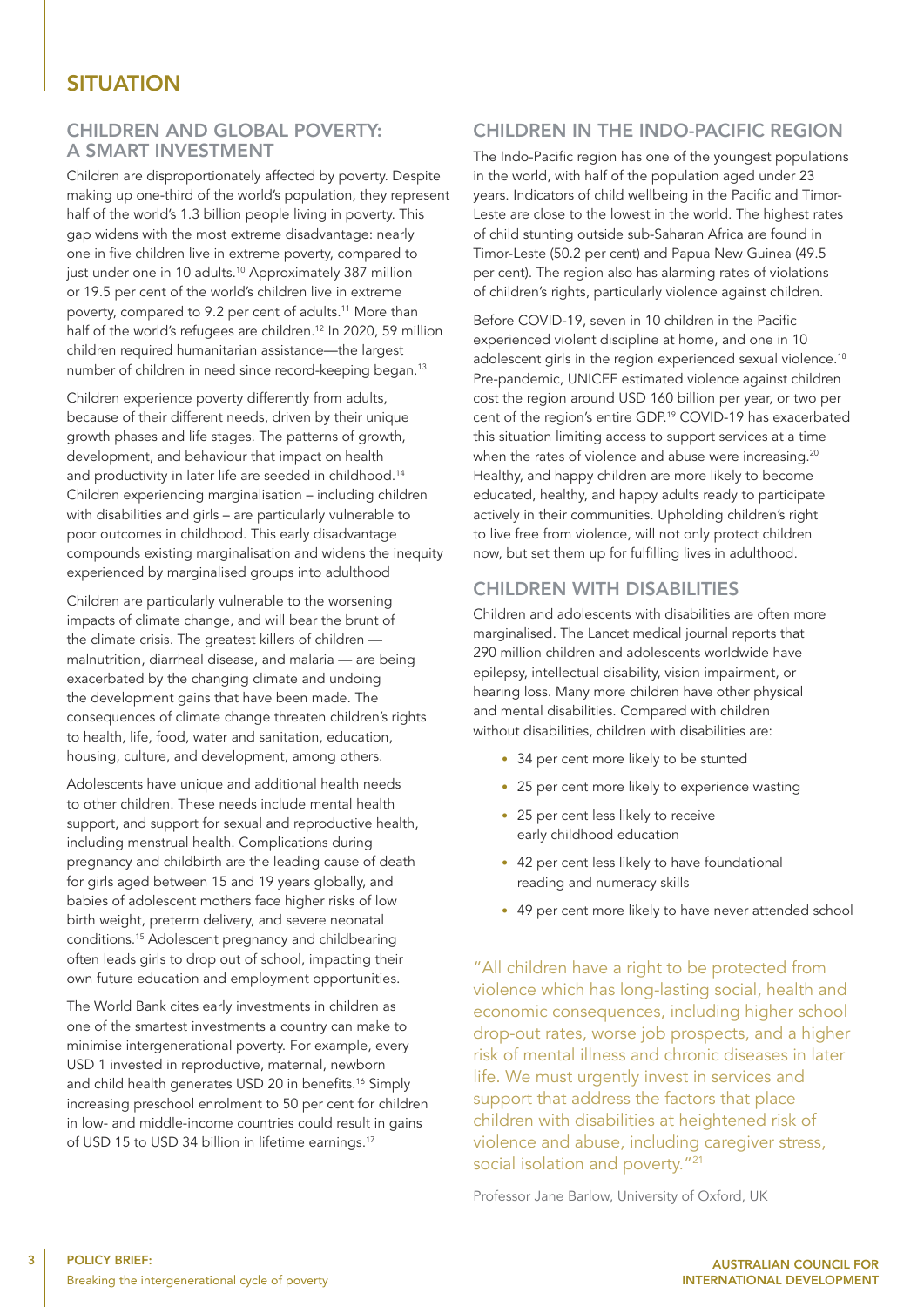## CHILDREN AND COVID-19

COVID-19 is often considered a pandemic of adults. Indeed, medically speaking, the direct health impacts of COVID-19 have been most severe among the elderly. When it comes to the broader social impacts of the pandemic, however, children are among the most affected. World Vision estimates that pandemic-related malnutrition could result in 13.6 million more children suffering from wasting, 2.6 million more children suffering from stunting, and 283,000 more deaths for children under the age of five, on top of pre-COVID-19 levels.<sup>22</sup> By restricting children to the home, lockdown measures have left children more at risk of violence, abuse, neglect, forced labour and forced early marriage, while reducing access to information and already underfunded health, legal, and protection services. COVID-19 has also affected the mental health of children.

The gendered effects of COVID-19 are evident in the rising rates of child marriages, teenage pregnancies, and school dropouts. As a result of the pandemic's economic fallout, child marriage and the rate of girls being sexually exploited have increased, with girls being married off or encouraged to have transactional relationships to benefit their families.<sup>23</sup>

Almost 77 million children are still out of school, more than 18 months after the pandemic began. This significant disruption could have a permanent impact on children's learning, with up to 10 million children forced out of school altogether, and up to 72 million children falling into 'learning poverty'.24 (According to the World Bank, learning poverty occurs when one is unable to read and comprehend simple text by the age of ten.)

Schools are a vital source of academic, social, and reproductive rights education, but are also a place of safety and visibility for children.<sup>25</sup> School closures makes it difficult for teachers to account for children during lockdown and to identify early warning signs of harm or absenteeism, especially for girls who have a reduced chance of returning to learn once they are married or working.

"…the COVID-19 crisis has a woman's face. The pandemic is worsening already deep inequalities facing women and girls, erasing years of progress towards gender equality."

– Antonio Guterres, UN Secretary-General

The UN Secretary-General has called COVID-19 "a crisis with a woman's face", noting the gendered impacts of the pandemic.<sup>26</sup>

However, this pandemic also has a child's face, because children are the hidden victims, bearing the brunt of the aftershocks of COVID-19 while largely being left out of national recovery plans.

#### CHILDREN AND INTERNATIONAL LAW

Australia has legal obligations to implement the Convention on the Rights on the Child. This includes taking measures to respect, protect and fulfil child rights within the framework of international cooperation. On considering Australia's fifth and sixth periodic reports, the Committee on the Rights of the Child recommended the Australian Government "adopt a child rights-based approach in respect of its trade agreements and development aid policy and programs, with the rights of children and their engagement included in program design, delivery and evaluation."27 The Australian Government has yet to implement this recommendation.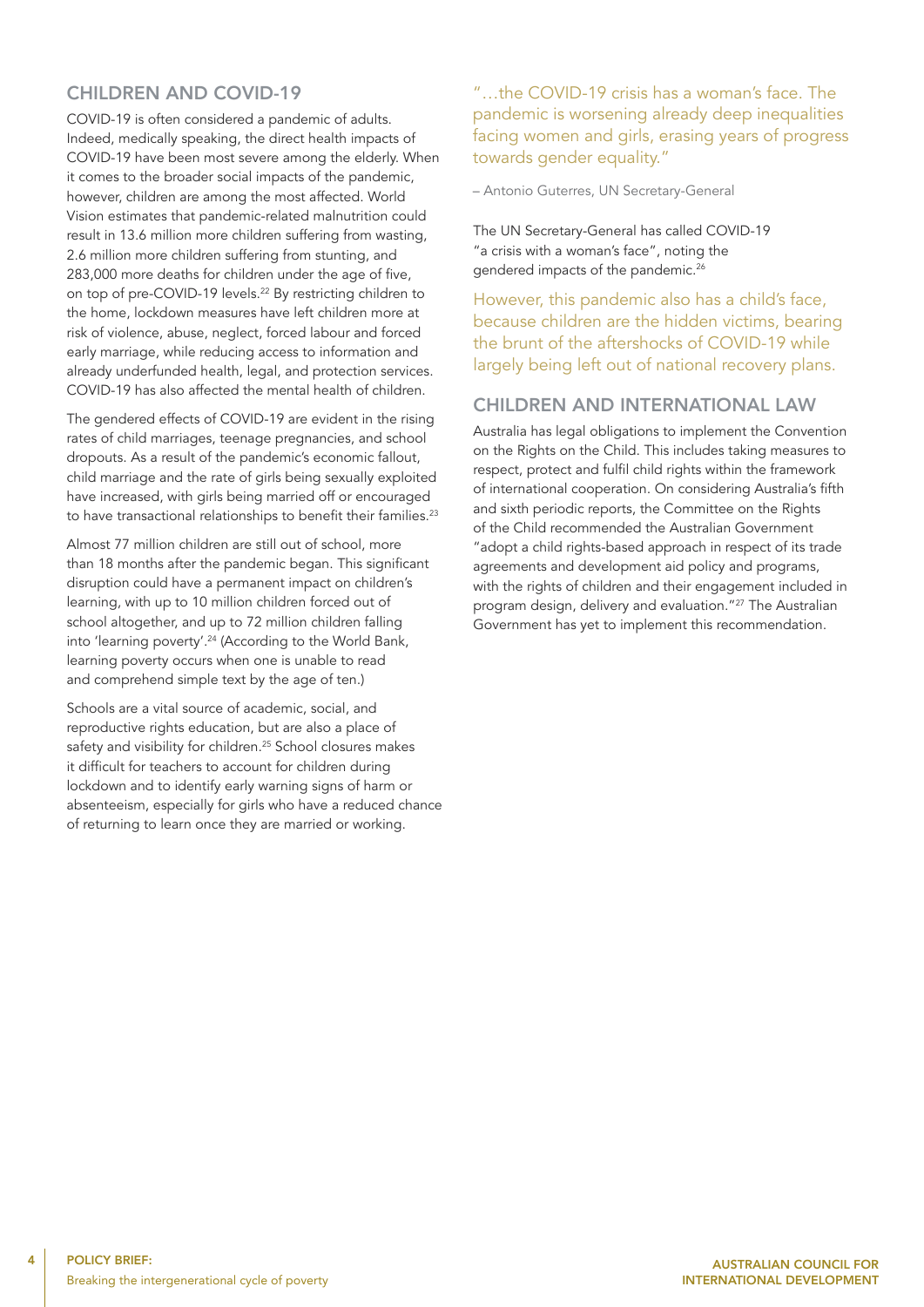## THE WAY FORWARD: PUTTING CHILDREN AT THE HEART OF AUSTRALIAN AID

### A 'NEXT GENERATION' AID PROGRAM

To break the intergenerational cycle of poverty, the Australian Government should develop a next-generation development and humanitarian assistance program that prioritises children as a distinct group, alongside women and people with a disability. Children should be intentionally considered in the design, delivery, and evaluation of aid programs. As Australia invests in children, it is important to consider the long-term benefits as well as the cost of ignoring significant developmental phases in the life continuum that are unique to childhood.

DFAT already has a strong track record in child safeguarding, integrating a 'do no harm' approach across aid investments to ensure there are no negative impacts to children. DFAT has zero tolerance of child exploitation and abuse and its Child Protection Policy requires all delivery partners to identify, mitigate, manage or reduce risks to children associated with aid programs. This provides a good starting point for mainstreaming the consideration of children across the aid program. However, DFAT must go beyond a 'do no harm' approach that protects children, to a 'do good' approach that benefits and empowers children to reach their full potential. This requires a change in mindset to act in the best interests of the child, rather than just protecting them from harm.

A Child Rights Unit within DFAT would provide a strong central focal point for realising this goal. The unit would be accountable for children's rights and lead their mainstreaming across Australia's aid program, similar to how the Gender Equality Branch seeks to mainstream the consideration of gender equality and women's empowerment across aid investments. The Child Rights Unit should lead the development of a children's strategy for the aid program, with child-specific metrics, targets, and benchmarks. The unit should also assess and track the overall wellbeing of children in Australia's priority countries and crisis settings, to ensure children's needs are identified and addressed.

Adopting a rights approach to assessing, implementing, and measuring development outcomes would go a long way towards realising children's rights and wellbeing. One effective and important method for centring children's rights is by involving children in developing the priorities and policies of Australia's aid program. This involvement can happen through consultation, directly and through partnerships, and would ensure Australia's aid investments are directly informed by the needs of people affected by their operations.

#### INVESTING IN THE BUILDING BLOCKS: HEALTH AND EDUCATION

Childhood is a critical time in an individual's development. What happens during this period has a direct impact on a person's health, education attainment, and other outcomes in adulthood. Children's health and education

are the building blocks for development, and should be a central focus in a rebalanced aid program.

Investing in good child health is particularly important in the first five years, and comprehensive maternal and child health (including childhood immunisation and quality nutrition) are vital. The Indo-Pacific region suffers from extremely high rates of poor child health, including the world's highest rates of stunting – as the largest donor in the region, Australia has a responsibility to address child undernutrition. Australia should commit to a long-term, signature child nutrition program to effectively reduce child stunting in the region.

Children's education must also be a priority, particularly due to the devastating effects of COVID-19. While though education provides life-long benefits, only a small proportion of Australia's education aid spending directly targets children. in 2018, for example, just 23 per cent of Australia's aid spending on education was targeted at children. As the world emerges from COVID-19, education appears similarly deprioritised: according to the World Bank, UNESCO and UNICEF, less than three per cent of post-pandemic government stimulus packages have been allocated to education.28 This situation makes Australia's leadership even more important, as education is a fundamental building block underpinning all human development.

#### GROWING MOMENTUM FOR CHILD-FOCUSED DEVELOPMENT

By focusing more deliberately on children in our development cooperation program, Australia would be joining a growing number of donors pioneering childsensitive development. Aotearoa New Zealand has a child and youth-friendly aid strategy. For tracking its aid funding and impact on vulnerable groups, the Canadian Government established policy markers which include children's and young people's issues.29 In 2020, Sweden integrated the Convention on the Rights of the Child into domestic law, so that the Convention guides all policymaking, including international development assistance.30 Children in All Policies 2030 was launched in April 2021 with the support of the WHO, UNICEF and The Lancet, to ensure children are prioritised to see sustainable development and achieve the Sustainable Development Goals.<sup>31</sup> Multiple donors and agencies, including the European Union, UNICEF and the World Bank have developed child impact assessment tools to ensure their aid investments are sensitive to the needs of children, and to assess the potential impact of development projects on children and adolescents.

There is an opportunity for the Australian Government to join this movement by creating a 'next generation' aid program that protects and empowers children and works in partnership with them and their communities.